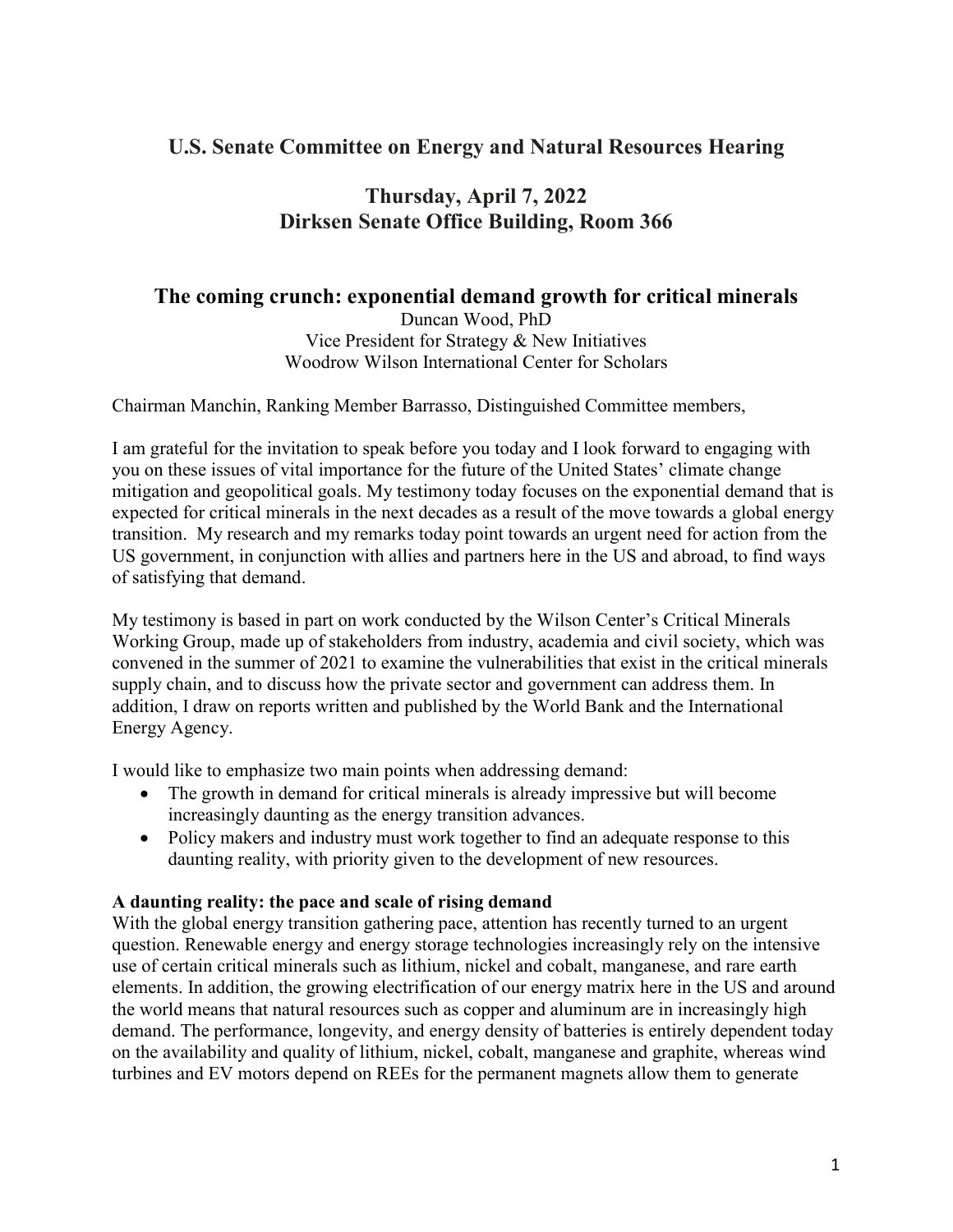power. To state the situation simply, the clean energy transition means more batteries, solar panels, wind turbines which in turn means increased demand for critical minerals.

The shift to a clean energy system is set to drive a huge increase in the requirements for these minerals, meaning that the energy sector is emerging as a major force in mineral markets. Fortunately, the earth has these minerals in abundance. Unfortunately, most of the world's reserves of critical minerals have yet to be discovered, and those that are already being exploited are unevenly distributed. To complicate matters still further, and as discussed in a recent Wilson Center publication titled *The Mosaic Approach*, [1](#page-1-0) bringing newly discovered reserves of critical minerals to market takes many years, creating a lag between rising demand and new supplies.

The need to secure new lines of supply for the critical minerals essential for the energy transition is a fact now firmly embedded in the mindset of policy makers here in Washington and in other world capitals. However, the urgency of the situation is still not fully understood by many. This urgency stems from two inescapable realities. First, we must recognize the scale of future demand for critical minerals, which in the case of several metals is shockingly large. Second, comes the question of the pace of rising demand. Policy makers must embrace the painful truth that the highly worthy targets set for the energy transition can only be met by a combination of public policy incentives and massive investment **now** by the private sector, here in the United States and abroad, in new mining activities.

To understand the scale of demand growth, it is worthwhile turning to two recent publications by the World Bank (WB) and the International Energy Agency (IEA) respectively. In the first, titled Minerals for Climate Action: the mineral intensity of the clean energy transition<sup>[2](#page-1-1)</sup>, the authors examine a wide range of critical minerals and estimate their future demand as a result of the growth in renewable energies. As can be seen from the table below (taken from the World Bank report), while there is strong demand growth for all minerals associated with clean energies, in the case of minerals such as cobalt, lithium graphite and indium, annual growth rates reach stratospheric levels of several hundred percent.

 $\overline{a}$ 

<span id="page-1-0"></span><sup>&</sup>lt;sup>1</sup> https://www.wilsoncenter.org/sites/default/files/media/uploads/documents/critical\_minerals\_supply\_report.pdf

<span id="page-1-1"></span><sup>2</sup> https://pubdocs.worldbank.org/en/961711588875536384/Minerals-for-Climate-Action-The-Mineral-Intensity-ofthe-Clean-Energy-Transition.pdf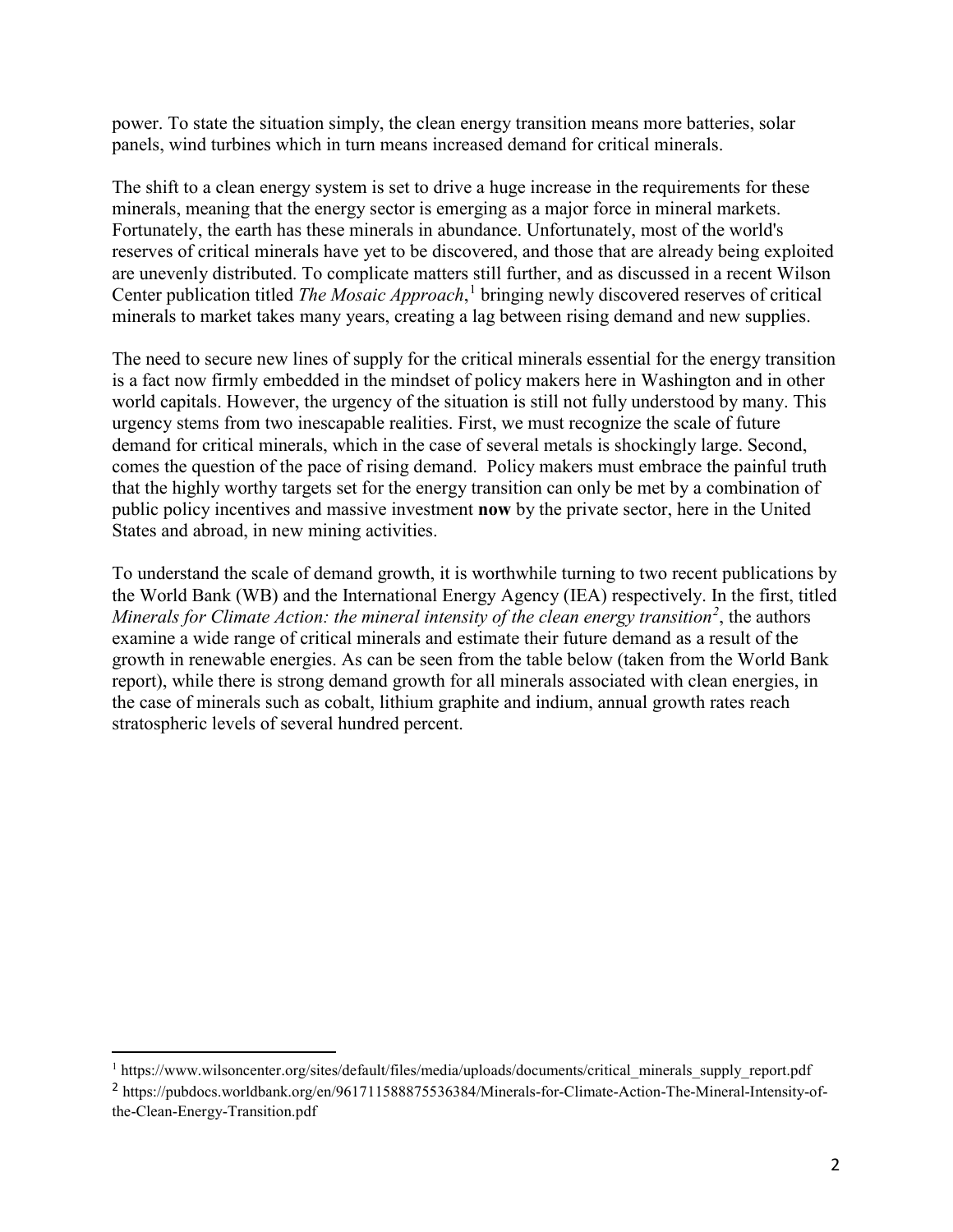#### **Table: Mineral production & 2050 Projected Annual Demand from Energy Technologies**

| <b>Mineral</b>  | 2018 annual<br>production<br>(Tons, thousands) * | 2050 projected annual<br>demand from energy<br>technologies (Tons, thousands) | 2050 projected annual demand<br>from energy technologies as percent<br>of 2018 annual production |
|-----------------|--------------------------------------------------|-------------------------------------------------------------------------------|--------------------------------------------------------------------------------------------------|
| Aluminum        | 60,000                                           | 5,583                                                                         | 9%                                                                                               |
| Chromium        | 36,000                                           | 366                                                                           | 1%                                                                                               |
| Cobalt          | 140                                              | 644                                                                           | 460%                                                                                             |
| Copper          | 21,000                                           | 1,378                                                                         | 7%                                                                                               |
| Graphite        | 930                                              | 4,590                                                                         | 494%                                                                                             |
| Indium          | 0.75                                             | 1.73                                                                          | 231%                                                                                             |
| <b>Iron</b>     | 1,200,000                                        | 7.584                                                                         | 1%                                                                                               |
| Lead            | 4,400                                            | 781                                                                           | 18%                                                                                              |
| Lithium         | 85                                               | 415                                                                           | 488%                                                                                             |
| Manganese       | 18,000                                           | 694                                                                           | 4%                                                                                               |
| Molybdenum      | 300                                              | 33                                                                            | 11%                                                                                              |
| Neodymium       | 23 <sup>b</sup>                                  | 8.4                                                                           | 37%                                                                                              |
| <b>Nickel</b>   | 2,300                                            | 2,268                                                                         | 99%                                                                                              |
| Silver          | 27                                               | 15                                                                            | 56%                                                                                              |
| <b>Titanium</b> | 6,100                                            | 3.44                                                                          | O%                                                                                               |

(source World Bank, *Minerals for Climate Action: The mineral intensity of the clean energy transition*)

For its part, the IEA has highlighted the mineral intensity of renewable energy technologies. In *The Role of Critical Minerals in Clean Energy Transitions*, [3](#page-2-0) it is noted that whereas traditional hydrocarbons based energy generation systems our fuel intensive, renewable energy systems are material-, and specifically mineral-intensive. To give one example, "an onshore wind plant requires nine times more mineral resources than a gas-fired power plant." The report goes on, "Since 2010, the average amount of minerals needed for a new unit of power generation capacity has increased by 50% as the share of renewables has risen."

# Rising demand for Critical Minerals



 $\overline{a}$ 

<span id="page-2-0"></span><sup>&</sup>lt;sup>3</sup> <https://www.iea.org/reports/the-role-of-critical-minerals-in-clean-energy-transitions>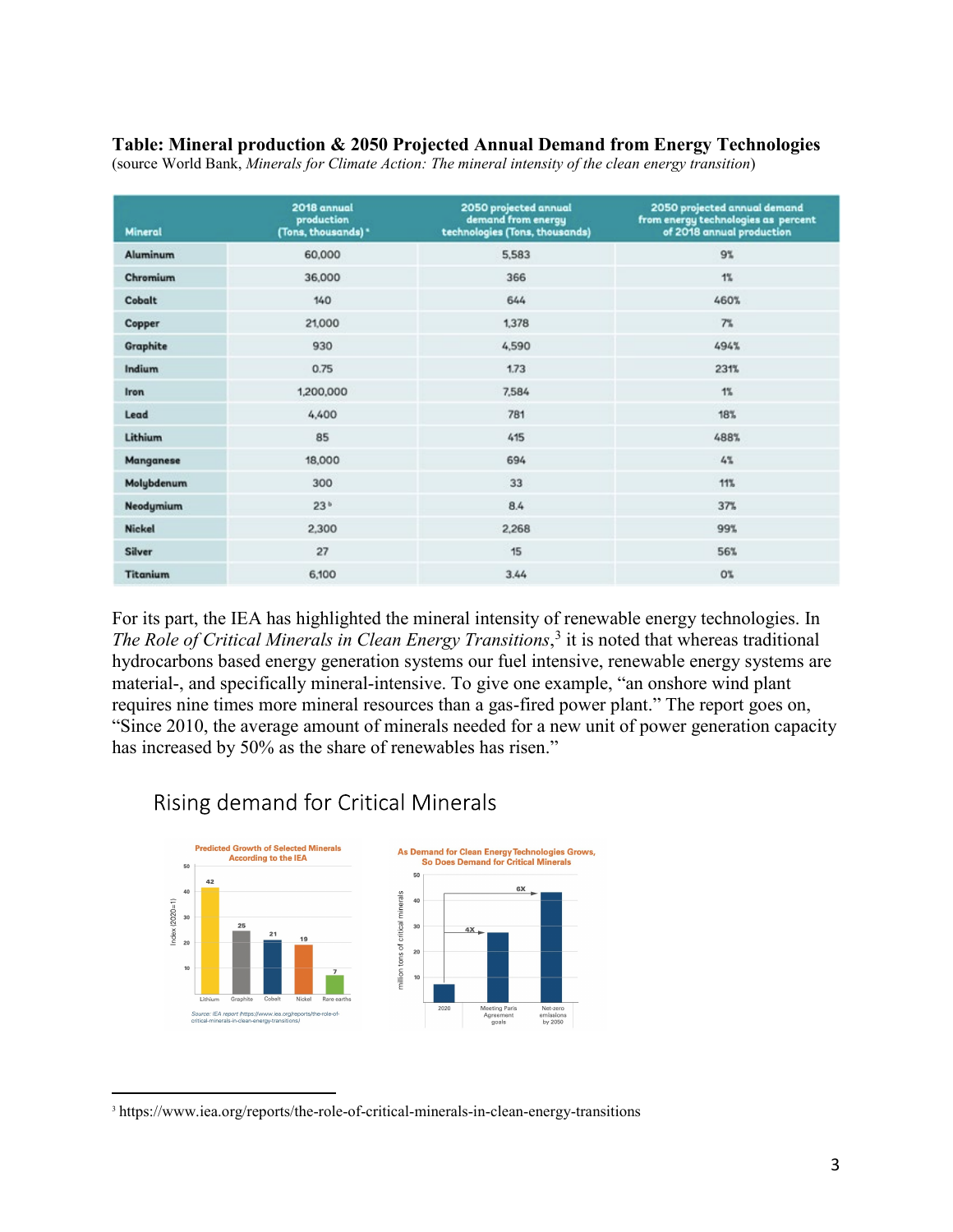Basing its analysis on the implementation of the emissions reduction targets of the Paris Agreement, the IEA predicts that the share of total demand from clean energies will rise "to over 40% for copper and rare earth elements, 60- 70% for nickel and cobalt, and almost 90% for lithium. EVs and battery storage have already displaced consumer electronics to become the largest consumer of lithium and are set to take over from stainless steel as the largest end user of nickel by 2040." This stunning growth in demand for critical minerals is made even more daunting if the goal of net-zero emissions by 2050 is added. In that scenario, six times more mineral inputs would be needed in 2040 than today.

According to the IEA report, EVs and battery storage will drive a massive growth in demand for many minerals with lithium demand growing by over 40 times by 2040. In the same period, solar and wind power generation will drive a 300-700% growth in demand for the minerals used in turbines and solar panels. Although investment in these technologies has been timid until recently, as governments implement more rapid and aggressive climate change mitigation strategies, prices have risen and the incentive structure for investors has changed.

Taking a closer look at lithium, an essential element in EV battery technology, it is estimated that by 2030, "the global demand for lithium is expected to surpass two million metric tons of lithium carbonate equivalent, more than doubling the demand forecast for 2025."<sup>[4](#page-3-0)</sup> To put this in perspective, total global production of lithium in 2020 was only 100,000 metric tons.

According to a recent report by graduate students at Georgetown University's McDonough School of Business, the demand for lithium from electric vehicle sales alone by 2030 will exceed current global production:

"Global lithium production output in 2021 was around 90kt. By extrapolating on historical trends of personal vehicle sales in the US and considering the chemical makeup of a typical lithium-ion battery, which holds about 8kg of lithium, we have calculated that the US will require 68kt of lithium in the year 2030 alone if half of all its vehicles sold are EVs. The pioneering EV and clean energy company Tesla Inc. announced its ambition to sell 20 million EVs per year by 2030, a feat that will require Tesla alone to have access to 160kt of lithium for just one single year of sales by 2030. Demand for other critical minerals is also soaring, and EV batteries reflect just one application of these widely-applied resources."[5](#page-3-1)

As we noted in *The Mosaic Approach*:

 $\overline{a}$ 

"While these predictions take place over the course of decades, exponential increases in demand for lithium are already happening. In a 2021 quarterly earnings report SQM, the second largest lithium producing company in the world, predicted global lithium demand to increase by nearly 50% in 2021. Already unable to keep pace, considering lag time,

<span id="page-3-0"></span><sup>4</sup> https://www.statista.com/statistics/452025/projected-total-demand-for-lithium-globally/

<span id="page-3-1"></span><sup>5</sup> *Securing Critical Mineral Access for America*, Georgetown University, McDonough School of Business, February 2022,

https://static1.squarespace.com/static/62044a6be422b4487fe49cfa/t/6218b42a6ed0fb71648ee002/1645786170126/R eport\_+Securing+Critical+Mineral+Access+for+America.pdf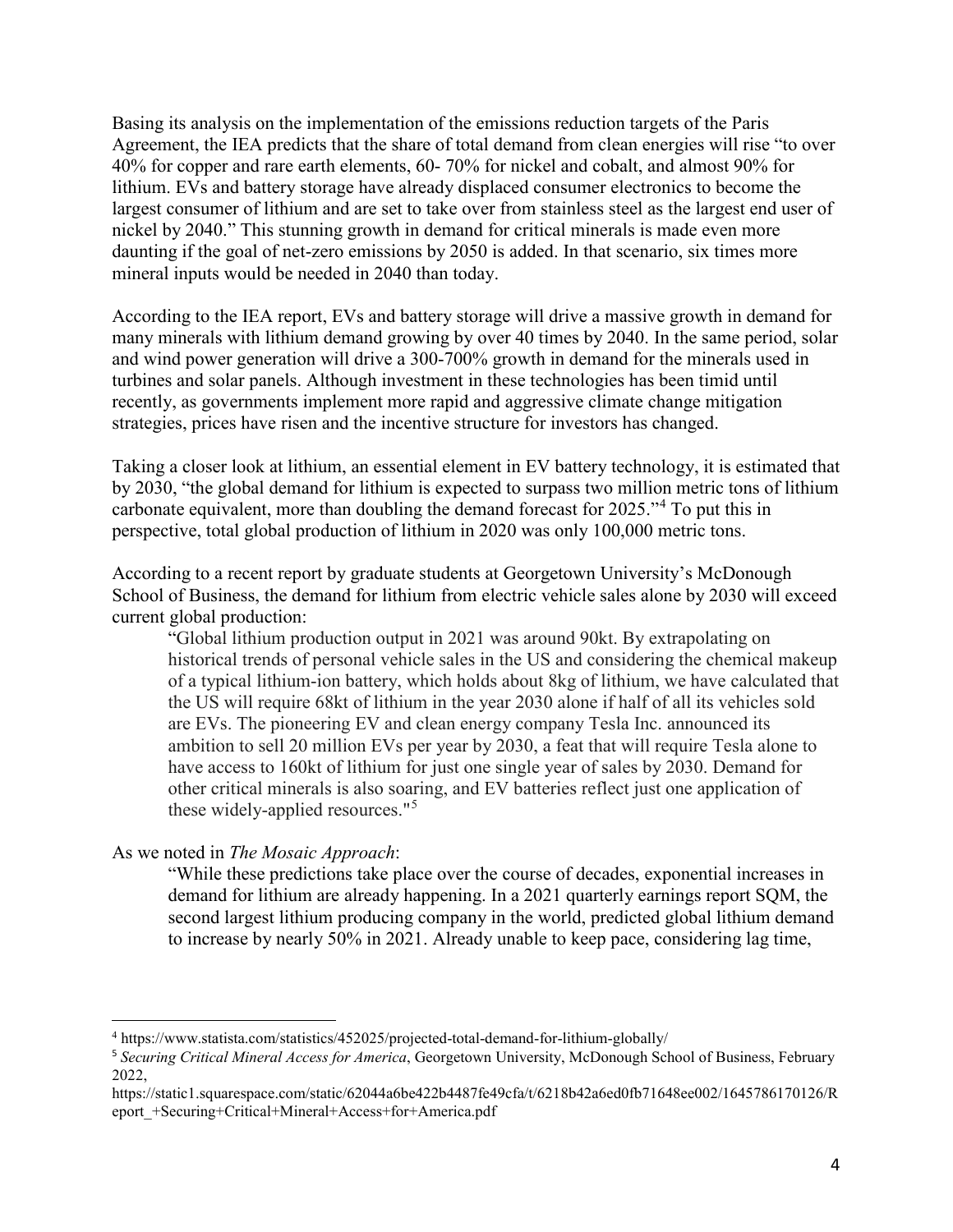permitting challenges and underinvestment in infrastructure, technological innovation, and human capital, this issue will continue to compound."<sup>[6](#page-4-0)</sup>

The scale of the challenge must therefore not be underestimated. One way to grasp that scale has been put forward by Guillaume Pitron in *The Rare Metals War*, [7](#page-4-1) who notes that, with a doubling of demand for REEs every 15 years: "At this rate, over the next 30 years we… will need to mine more mineral ores than humans have extracted over the last 70,000 years."<sup>[8](#page-4-2)</sup>

### **Addressing rising demand: the need for an integrated approach.**

Given the scale of demand growth, it should be clear that mere tinkering around with critical minerals policy is unlikely to make a sufficient impact. What is needed today is a "whole of society" approach that incorporates all levels of government, the private sector, research and educational institutions, and end-users of critical minerals. This means adopting a holistic, openminded approach to the issue, embracing (in order of priority):

- o the development of new resources;
- o new forms of extraction and processing;
- o new technologies both in extraction and applications;
- o energy efficiency models; and,
- o recycling and waste reduction.

 $\overline{a}$ 

Ignoring any of these elements will make it impossible to build the new energy model and maintain it.

As I have argued elsewhere, $9$  there are significant barriers that must be overcome to encourage higher rates of investment and production in the mining of critical minerals here in the US. Permitting remains a major concern, along with human capital shortages and price volatility, but there is a growing sense that, with the right conditions, the extractive industries can rise to the challenge. This will require close coordination between government and the mining industry, with policy makers recognizing that the energy transition in by necessity mineral-intensive, and that steps must be taken to encourage more a more secure critical mineral supply chain.

The recycling of critical minerals has been identified by many, including some in the current administration, as an essential factor in the future of critical minerals supply. And it is true that, because minerals are a component of energy infrastructure and can be recovered and recycled, recycling will play a role. However, there is a simple stark reality that must be addressed. Thus far, policy makers have largely ignored the fact that, although recycling will play an increasingly important role, materials can only be recycled once they have entered the system. This means that as demand grows exponentially, it is logically and practically impossible for recycling to satisfy that demand until there are more raw materials are in the system that current demand. This is a simple point, but one that must be stated and restated.

<span id="page-4-0"></span><sup>6</sup> [https://www.wilsoncenter.org/sites/default/files/media/uploads/documents/critical\\_minerals\\_supply\\_report.pdf,](https://www.wilsoncenter.org/sites/default/files/media/uploads/documents/critical_minerals_supply_report.pdf) p.11

<span id="page-4-2"></span><span id="page-4-1"></span> $\sqrt{7}$  Guillaume Pitron, "The Rare Metals War: the dark side of clean energy and digital technologies", Scribe, 2020. <sup>8</sup> https://www.newscientist.com/article/mg24933190-400-why-using-rare-metals-to-clean-up-the-planet-is-no-cheapfix/

<span id="page-4-3"></span><sup>9</sup> https://www.wilsoncenter.org/article/duncan-wood-testifies-senate-budget-committee-critical-minerals-supplychain